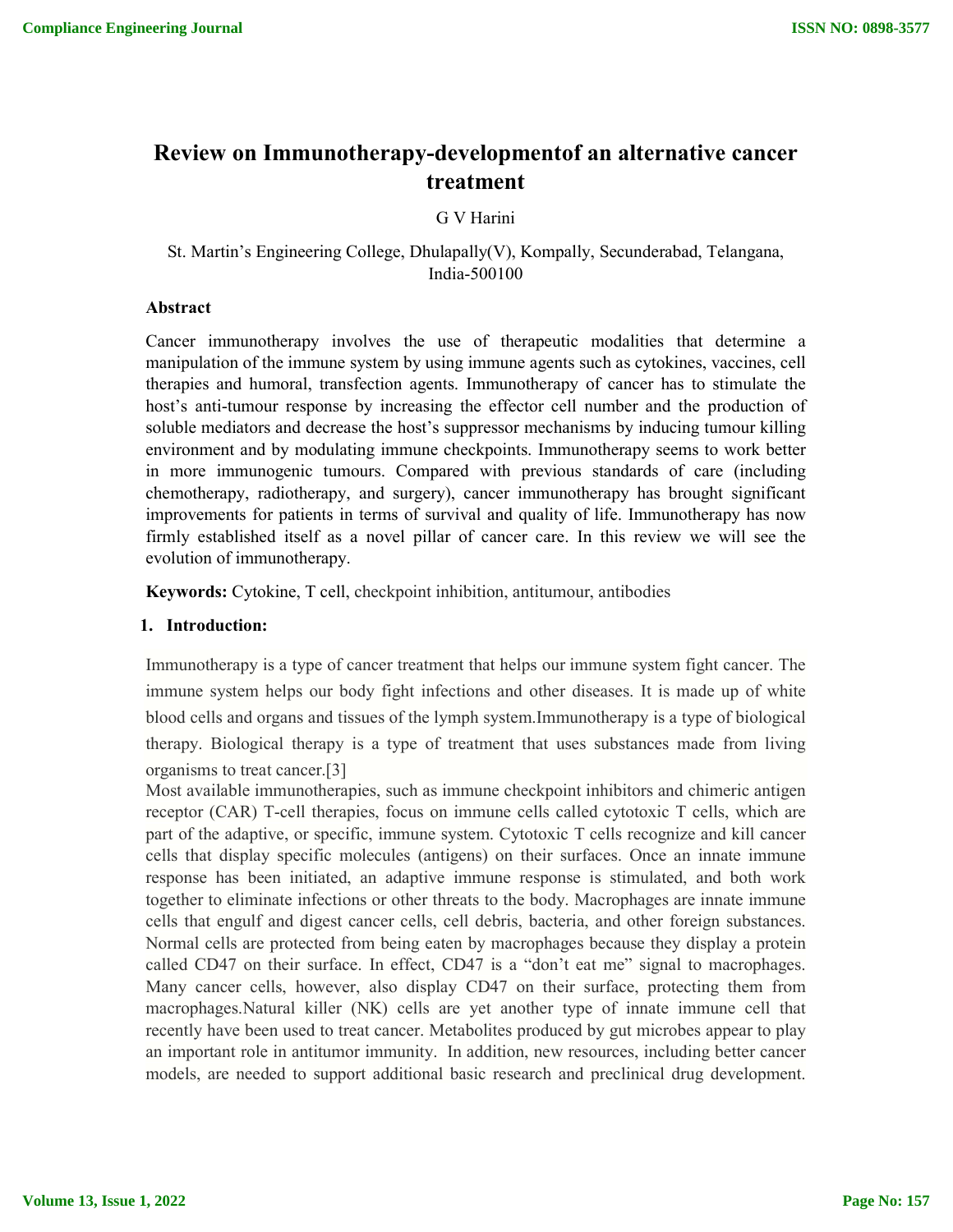Technologies that enable analyses of single tumour and immune cells and advanced tumour imaging will drive progress in this emerging area of research. [4]

## **2. Evolution of cancer immunotherapy**

Immunotherapy in cancer is a type of treatment discovered in the 1970s, with the onset of bladder cancer therapy with BCG [5] and IFN therapy in malignant melanoma. Various immune therapies such as IL 2 cytokine used in solid tumours like melanoma were discovered. A period of decline of these therapies followed, with powerful side effects and minor results. Along with studying the mechanisms of the immune response, there are cells involved in the immune response, mediators that cause stimulation or inhibition of the immune response, developing new therapies [2].

The field of immuno-oncology has been transformational in the care of cancer patients. William B. Coley, now widely accepted as the father of immunotherapy, first attempted to harness the power of the immune system for treating cancer in the late 19th century. Beginning in 1891, Coley injected more than a thousand patients with mixtures of live and inactivated bacteria such as Streptococcus pyogenes and Serratia marcescens with the hope of inducing sepsis and strong immune and antitumour responses. His cocktail of bacteria became widely known as "Coley's toxin" and represents the first documented active cancer immunotherapy intervention<sup>1</sup>. Coley achieved durable complete remissions in several types of malignancies, including sarcoma, lymphoma, and testicular carcinoma. However, the lack of a known mechanism of action for Coley's toxin and the risks of deliberately infecting cancer patients with pathogenic bacteria caused oncologists to adopt surgery and radiotherapy as alternative standard treatments early in the 20th century[9].

# **3. Types of immunotherapies**

#### 3.1.Cytokine Therapy

Cytokines are messenger molecules that are able to help controlling the growth and activity of immune system cells. Monoclonal antibodies are molecules generated in the laboratory that can target specific antigens on tumours. Combining them seems to be a good immunologic treatment. There is a fusion of the cytokine interleukin-2 (IL-2) and an antibody that recognizes peptides on the surface of the tumour cells that was studied in clinical trials. Treatment with IL-2 can enhance the activity of the immune system against tumour and, by linking IL-2 to the antibody, ALT-801 can target IL-2 to cancer cells[8]. Immune checkpoint inhibitor therapies are now widely indicated in numerous cancer types. Furthermore, numerous ongoing clinical trials are assessing the potential of other agonistic or inhibitory checkpoints to affect tumour-related outcomes. The checkpoints are not equal in their potential. For example, the agonistic OX40 antibody has modest clinical activity, but the CD28 antibody—even at very subtherapeutic doses—resulted in massive cytokine syndrome and the intensive-care hospitalization of the first 6 healthy volunteers treated. In that light, finding the right combination of ICI therapy to induce the optimal amount of immune activation remains an active area of clinical research[10].

# 3.2.Oncolytic virus therapy

Oncolytic virus therapy uses a modified virus that can make tumour cells self-destruct and release antigens therefore generating a greater immune response against the cancer. The best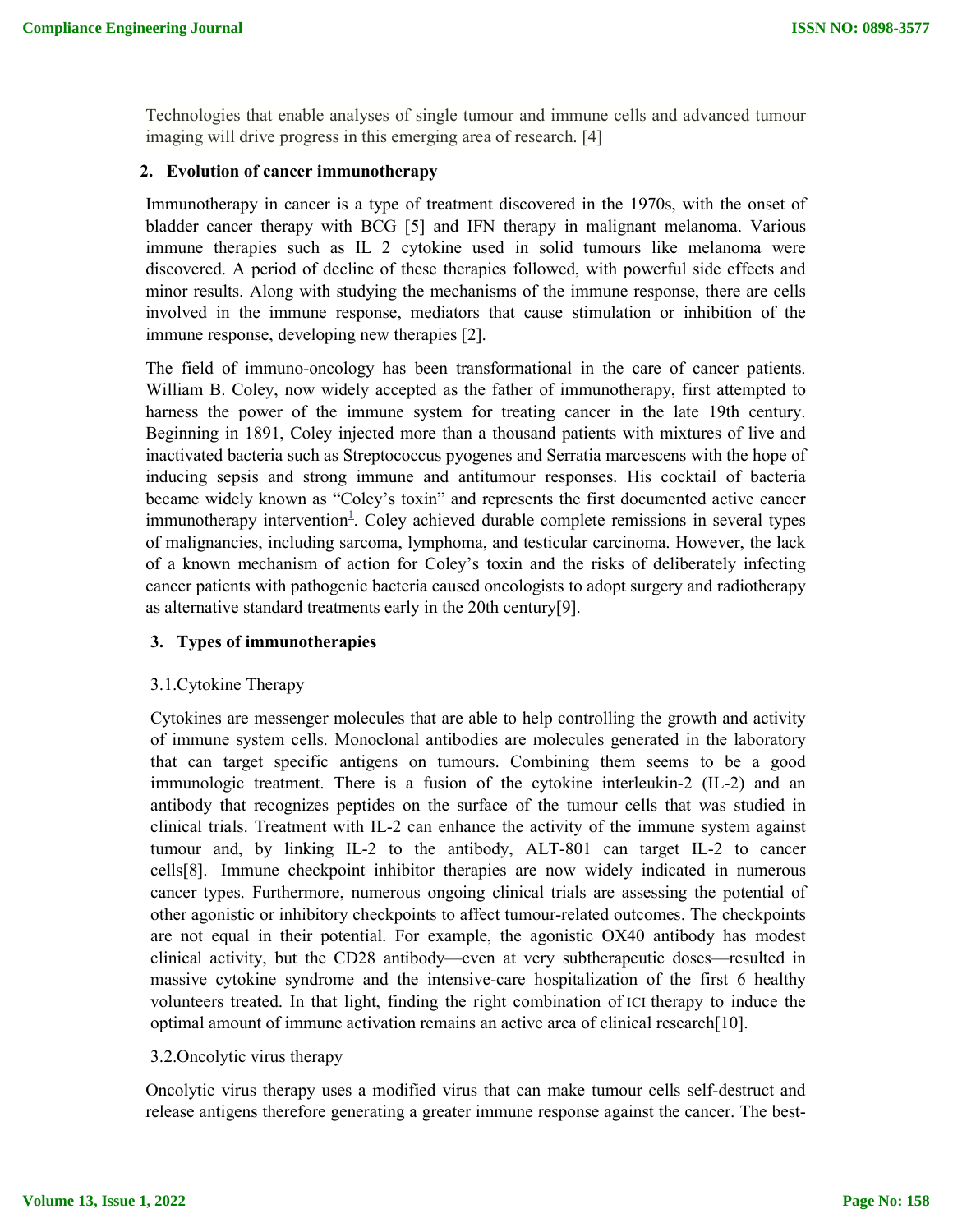known oncolytic virus is an oncolytic adenovirus that also expresses the immune stimulating cytokine GM-CSF. This oncolytic adenovirus is administered intravesical and further enhances the anti-tumour immune response, being tested in a phase II/ III study in patients with carcinoma in situ (CIS) of the bladder or with non-muscle invasive bladder cancer plus CIS of the bladder and who have failed BCG therapy[13].

#### 3.3.Checkpoint Inhibition

The knowledge of innate tumour suppression by a functioning immune system has paved the way for one of medicine's most profound discoveries: checkpoint inhibition. Through complex mechanisms, blocking the immune system's regulatory checks and balances using selective antibodies can provide antitumor activity with more tolerable toxicities [14]. This checkpoint, discovered by James Allison, led to the approval of ipilimumab for metastatic melanoma in 2011 as the first checkpoint inhibitor for cancer treatment. Ipilimumab is an anti-CTLA-4 monoclonal antibody and works by directly blocking CTLA-4, making way for downstream T cell activation, proliferation and eventual tumour destruction[15].

#### 3.4.Antitumor Monoclonal Antibodies

The concept that cancer cells express certain potentially targetable antigens has paved the way for humanized antibodies as a treatment strategy for malignancy. Antibodies can target and destroy specific tumour antigens by interacting with immune cells through the antibody's fragment crystallizable (Fc) region. The Fc region on an antibody can bind to various Fc receptors (FcRs) that are found on natural killer cells, neutrophils, eosinophils, dendritic cells, or monocytes. Depending on the antibody class, this immune cell–antibody interaction can lead to tumour cell death in several ways, including complement-dependent cytotoxicity (CDC), antibody-dependent cellular cytotoxicity (ADCC) and antibody-dependent cellular phagocytosis (ADCP)[16]. This breakthrough has led to the development of many antitumor monoclonal antibodies (MABs), greatly influencing cancer treatment in the previous decades. The first therapeutic antibody in oncology is still widely used today: rituximab[17]. There are currently over 500 approved and investigational MABs engineered against solid and hematologic malignancies, as well as benign hematologic conditions, autoimmune and chronic diseases. Antibody–drug conjugates such as Kadcyla are providing promising options for many malignancies. Monoclonal antibodies remain one of the most exciting and evolving areas of cancer-directed therapy.

#### 3.5.CAR-T Cell Therapy

Chimeric antigen receptor T (CAR-T) cell therapy has been at the forefront of the novel treatment of hematologic malignancies over the past few decades. In the early 1990s, Eshhar et al. sought to bypass the limitations of T cell silencing caused by the tumour microenvironment. In doing so, they developed the first chimeric antigen receptor, paving the way for an astounding new cancer treatment. In summary, a patient's T cells are collected, and, using a modified inactive virus, the T cells are essentially reprogrammed to produce 'special' receptors called chimeric antigen receptors, or CARs, on their surface. These reprogrammed chimeric T cells are then infused back into the patient. The CARs then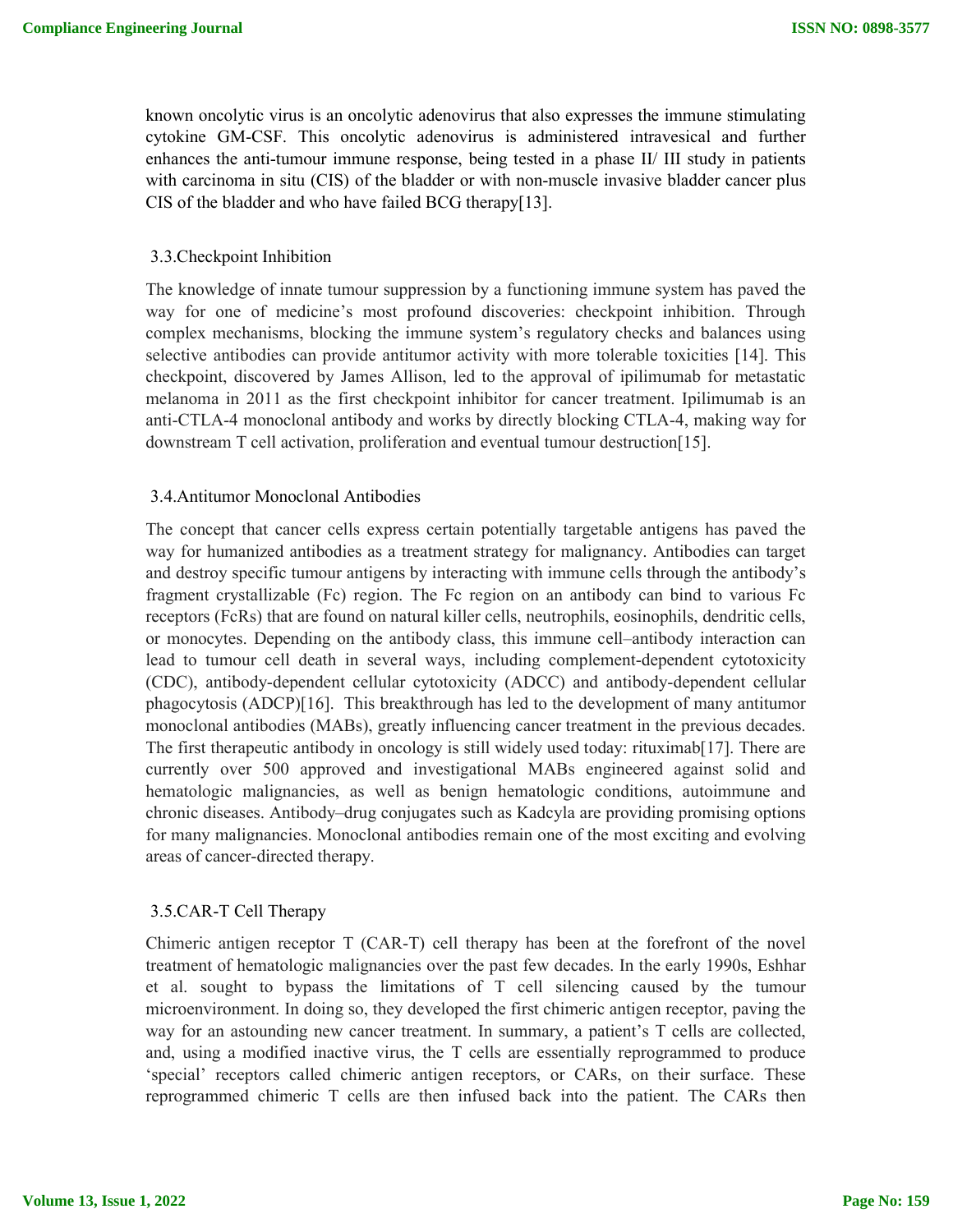redirect T cell function and specifically allow the engineered T cells to latch onto cancer cells, propagating and facilitating their death[18]. Currently, CAR-T cells are FDA-approved for B cell lymphomas and ALL. CAR-T cells are revolutionizing the treatment of hematologic malignancies as they have shown remarkable response rates up to 94%.

## **4. Types of cancers where immunotherapy is effective:**

Bladder cancer was the first indication for which an immunotherapy was used in 1970. Currently, there are a number of additional immune-based bladder cancer treatments under development. Most bladder cancers start in the transitional epithelial cells and are represented by urothelial carcinoma [6].Patients with moderate- to high-grade disease often receive intravesical immunotherapy with bacillus Calmette-Guérin (BCG). The standard treatment according to the guidelines for patients with muscle invasive bladder cancer includes cisplatin-based chemotherapy regimens, neoadjuvant administration followed by surgical removal of the bladder or radiation therapy and concomitant chemotherapy. Recurrent and metastatic bladder cancer is treated with chemotherapy regimens that include methotrexate, vinblastine, doxorubicin, and cisplatin (MVAC) or gemcitabine plus cisplatin (GC), two regimens with the same response rates[7].

Brain cancer is another cancer type that desperately needs new treatments with high response rates. New immune-based treatments are currently under development in brain cancer tumours treatment [11]. There are several types of brain cancer, classified according to the type of cell from which they originate. Gliomas, which originate in glial cells that support and protect neurons, account for more than 70% of the brain cancers. Astrocytomas have origins in astrocytes. Meningiomas are tumours that begin in the meninges of the brain and spinal cord. The mortality rate for brain cancer has remained increased for more than 30 years, although significant advances have been made in understanding the biology of brain cancers. Glioblastoma (GBM) is the most aggressive form of brain cancer. GBM patients typically have short life expectancies. Median progression free survival is of 6.9 months, and the median overall survival is of 14.6 months. In 2005, temozolomide was approved to treat GBM. In 2009, bevacizumab was granted accelerated approval for the treatment of GBM patients but there was no evidence of improvement in the overall survival. Current immunotherapies that are in study in brain cancer fall into six broad categories: cancer vaccines, checkpoint inhibitors, oncolytic virus therapy, adoptive cell therapy, and monoclonal antibodies[12].

Breast cancer is one of the major cancer types that affect the economy of all countries. Some new treatments have been developed and approved in the last years. New immune-based cancer treatments are currently under development.Promising clinical research in breast cancer is the use of immune checkpoint inhibitors that work by targeting molecules that serve as checks in the regulation of immune responses and block inhibitory molecules or activate stimulatory molecules. There are some phase I/ II studies that enrolled patients with breast cancer in different stages of the disease, for treatments with indoximod, an IDO inhibitor (IDO is expressed by a number of tumour types and correlates with poor prognosis), an anti-OX40 antibody (OX40 is a costimulatory molecule expressed after T cell activation that enhances T cell survival and anti-cancer effector function) and an anti-PD-L1 checkpoint inhibitor.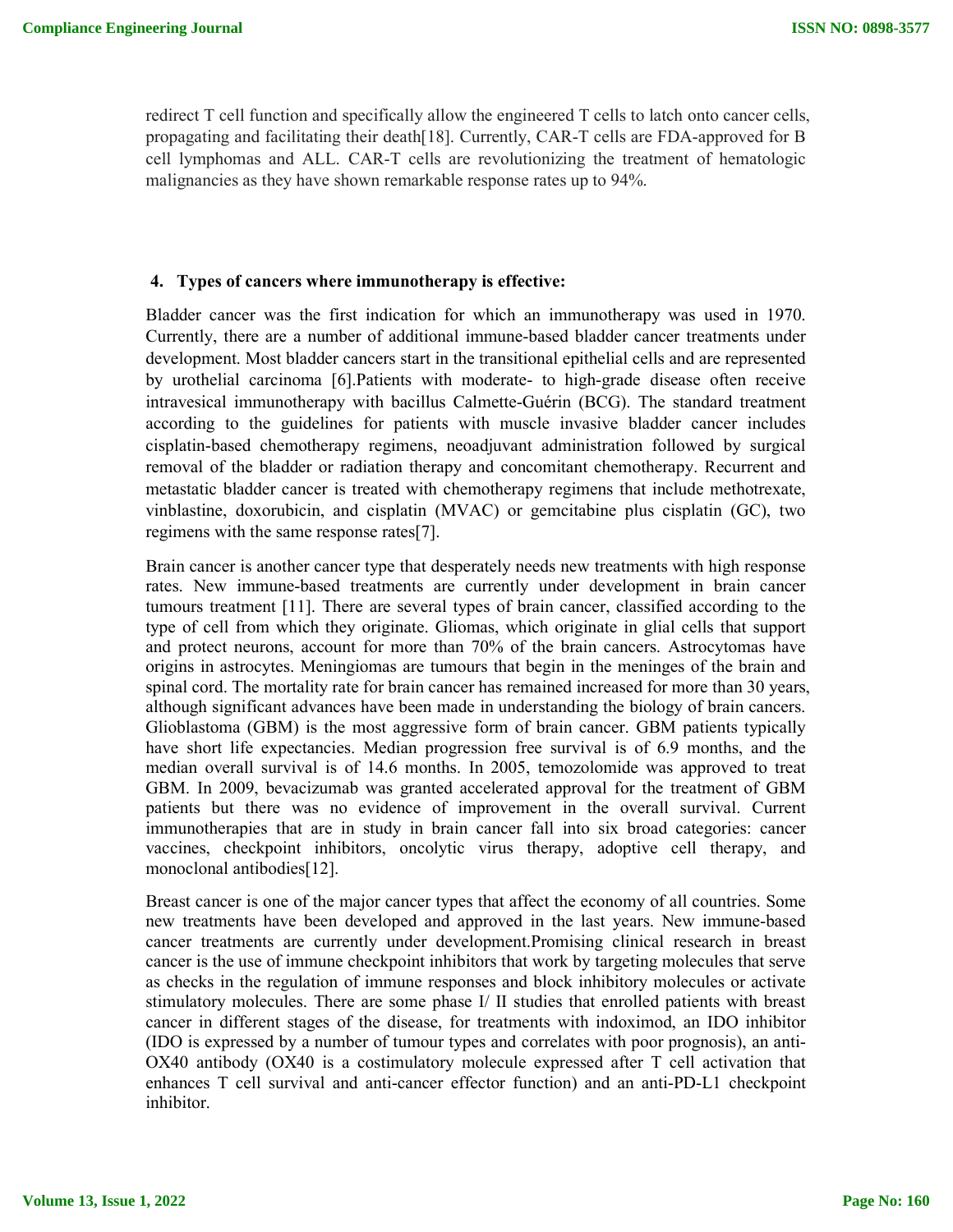Monoclonal antibodies (mAbs) are generated in the lab and target specific antigens on tumours. Many antibodies are currently used in cancer treatment. New antibodies are tested in breast cancer: glembatumumabvedotin - an antibody-drug conjugate used in patients with advanced triple-negative breast cancer with cells that produce a protein called glycoprotein NMB, margetuximab, an anti-HER2 antibody used in patients with relapsed or refractory advanced breast cancer with cells that express HER2 at the 2+ level and lack HER2 gene amplification by FISH. Cancer vaccines elicit an immune response against tumour-specific or tumour-associated antigens. Several trials of vaccines, given alone or with other therapies, are currently enrolling breast cancer patients: NeuVax is under investigation to prevent breast cancer recurrence among patients with HER2  $1+$  and  $2+$  following surgery. GVAX, a therapeutic vaccine made from breast cancer cell lines irradiated and engineered to express the immune molecule GM-CSF[19].

Cervical cancer is another cancer type for which new immune-based cancer treatments are currently under development. Immunotherapy agents designed to treat these types of cancers are badly needed. Several checkpoint inhibitors that target multiple different checkpoints are currently under development. Ipilimumab, an anti-CTLA-4 antibody, is being tested in two clinical trials that enroll patients with cervical cancer; an OX40 immune modulator is being tested in combination with tremelimumab, an anti-CTLA-4 antibody; Urelumab-an anti-4- 1BB/ CD137 antibody and nivolumab, an anti-PD-1 antibody; Lirilumab - an anti-KIR antibody, is being tested in combination with nivolumab; an anti-GITR antibody is also tested[20].

#### **5. Conclusion:**

In many ways, immunotherapy has forever changed the way we approach the practice of hematology and oncology and has emerged as a powerful tool in cancer care. The possibilities for further innovation involving these novel therapeutic agents will continue to shape the way we personalize cancer care, as more is discovered about how these agents both work and enhance traditional therapies, as well as how they provide new ways to approach malignancies that were previously difficult to treat. Through years of research and innovation, immunotherapy now has many sub-categories, including, but not limited to, checkpoint inhibition, monoclonal antibodies, CAR-T cells and oncolytic viruses.This research leaves the space wide open for innovation, with countless opportunities to both potentially incorporate these regimens into various permutations of standard of care and to enhance current practices. Further study on which patients will most benefit from certain agents, as well as the optimal sequencing of agents, will better allow the personalization of cancer care as more is understood on these therapeutic interventions. As the indications for currently approved agents continue to expand, and new agents are introduced and studied, the field of cancer immunotherapy continues to grow. These agents have changed the playing field, and as our knowledge of the pathophysiology and mechanism of action and interaction continues to evolve, so do the possibilities for the utilization and implementation of these novel agents. The progress made in oncology care as a direct result of the development and implementation of these immunotherapeutic agents has produced a watershed moment for cancer care that truly represents the power of studies that are founded in science and focused on clinical practice and outcomes.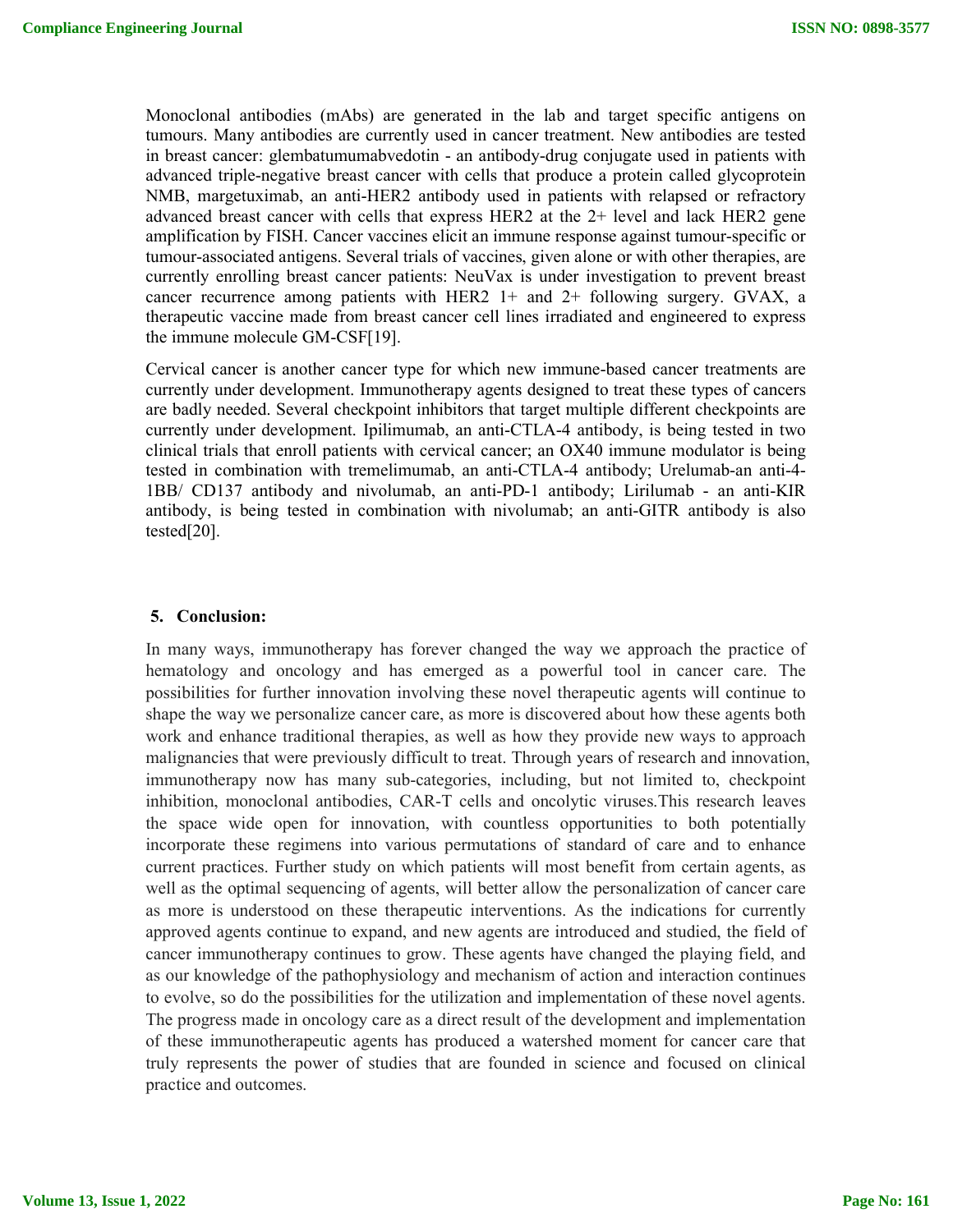- 1. A review of cancer immunotherapy: from the past, to the present, to the future K. Esfahani, MD MSc,\* L. Roudaia, MD,\* N. Buhlaiga, MD,\* S.V. Del Rincon, PhD,<sup>†</sup> N. Papneja, MD,<sup>\*</sup> and W.H. Miller, Jr, MD PhD<sub> $\overline{\mathbb{R}}$ </sub>
- 2. Development of new immunotherapy treatments in different cancer types DL Stanculeanu,<sup>\*,\*\*</sup> Zob Daniela,<sup>\*,\*\*\*</sup> A Lazescu,\*\* R Bunghez,\*\* and R Anghel<sup>\*</sup>
- 3. Immunotherapy to Treat Cancerhttps://www.cancer.gov/aboutcancer/treatment/types/immunotherapy
- 4. The Immune System and Microbiome Opportunities in Cancer Research

https://www.cancer.gov/research/areas/treatment

- 5. Zdimerova H, Albert ML, Ingersoll MA. Harnessing the Host Immune Response to Infection - BCG ImmunoTherapy for Bladder Cancer, Infection and Cancer: Bi-Directorial Interactions. :340–387.
- 6. Sharma P. Bladder Cancer Immunotherapy review, Reviewed December 2014, Sources: ACS Facts and Figures 2014, National Cancer Institute Physician Data Query, National Cancer Institute Biological Therapies fact sheet, SEER Cancer Statistics Factsheets: Bladder Cancer, ClinicalTrials.gov, CRI documents
- 7. https://clinicaltrials.gov/show/NCT01928394 A Phase 1/ 2, Open-label Study of Nivolumab Monotherapy or Nivolumab Combined With Ipilimumab in Subjects With Advanced or Metastatic Solid Tumors, Bristol-Myers Squibb
- 8. Combination of IFNα and poly-I:C reprograms bladder cancer microenvironment for enhanced CTL attraction. Muthuswamy R, Wang L, Pitteroff J, Gingrich JR, Kalinski P J Immunother Cancer. 2015; 3():6.
- 9. Bioimmunoadjuvants for the treatment of neoplastic and infectious disease: Coley's legacy revisited.Decker WK, Safdar ACytokine Growth Factor Rev. 2009 Aug; 20(4):271-81.
- 10. Cytokine storm in a phase 1 trial of the anti-CD28 monoclonal antibody TGN1412. Suntharalingam G, Perry MR, Ward S, Brett SJ, Castello-Cortes A, Brunner MD, Panoskaltsis N

N Engl J Med. 2006 Sep 7; 355(10):1018-28.

- 11. Reardon DA. Brain cancer immunotherapy review, Sources: National Cancer Institute; National Cancer Institute Physician Data Query (PDQ); American Cancer Society Cancer Facts & Figures 2015; Cedars Sinai Brain Tumors and Brain Cancer web page; GLOBOCAN 2012; CRI grantee progress reports and other CRI grantee documents, Last Updated April 2015
- 12. Wainwrighta DA, Nigama P, Thacia B, Deya M, Lesniak MS. Recent developments on immunotherapy for brain cancer. [Published online: 25 Apr 2012];Diabetes Care. 2012 :181–202.
- 13. Vasekar M, Degraff D, Joshi M. Immunotherapy in Bladder Cancer. Current Molecular Pharmacology. 2015 PMID:26177642.
- 14. Jiang, T.; Zhou, C.; Ren, S. Role of IL-2 in cancer immunotherapy. OncoImmunology 2016, 5, e1163462.
- 15. Tarhini, A.; Lo, E.; Minor, D.R. Releasing the Brake on the Immune System: Ipilimumab in Melanoma and Other Tumors. Cancer Biother. Radiopharm. 2010, 25, 601–613.